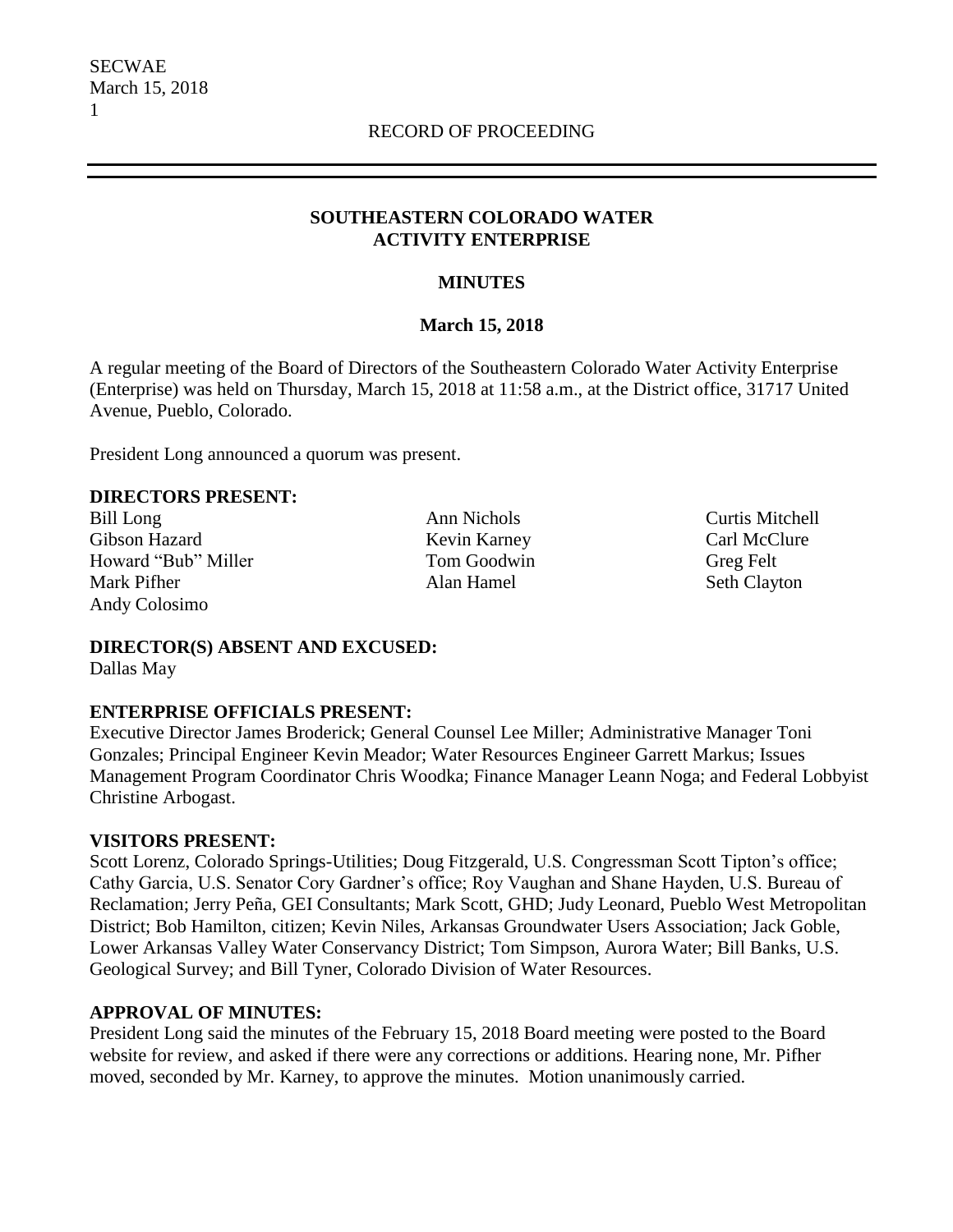# **FINANCE COMMITTEE REPORT:**

Treasurer Nichols reported the financial statements for February 2018 were posted to the Board website for review. Treasurer Nichols moved, seconded by Mr. Clayton, for acceptance of the February 2018 financial statements and payment of the March 2018 bills. Motion unanimously carried.

### **CONSENT ITEMS:**

None

### **PRESENTATIONS:**

FEDERAL LEGISLATION

Christine Arbogast reported Congress is working on finishing the FY '18 omnibus appropriations bill.

We are working with the congressional delegation to remedy the zeroing out of the Arkansas Valley Conduit in the administration's FY '19 budget request. They have been in touch with DOI, and are asking questions in budget hearings.

Infrastructure still under discussion and how to pay for it is the issue. Could be broken up into chunks and water could go into WRDA.

Forest health issues are top priority and more so with drought.

There is a pending rider on Waters of the United States, but it is unlikely it will make it into the omnibus.

# PUEBLO DAM HYDROELECTRIC PROJECT UPDATE

Kevin Meador reported construction of the Pueblo Dam Hydroelectric Project continues on schedule for a mid-2018 start-up. Mr. Meador provided the Board a copy of the Project Status Report showing the major tasks timeline along with a PowerPoint reviewing the following:

• Pictures of the Construction Project

# AVC UPDATE

Chris Woodka presented a PowerPoint reviewing the following:

- AVC New Concept Technical and Costing Evaluation Report
- Reclamation Evaluation of Report
- Enforcement Actions
- Funding Update
- Participants Meeting

**ACTION ITEMS:**

None